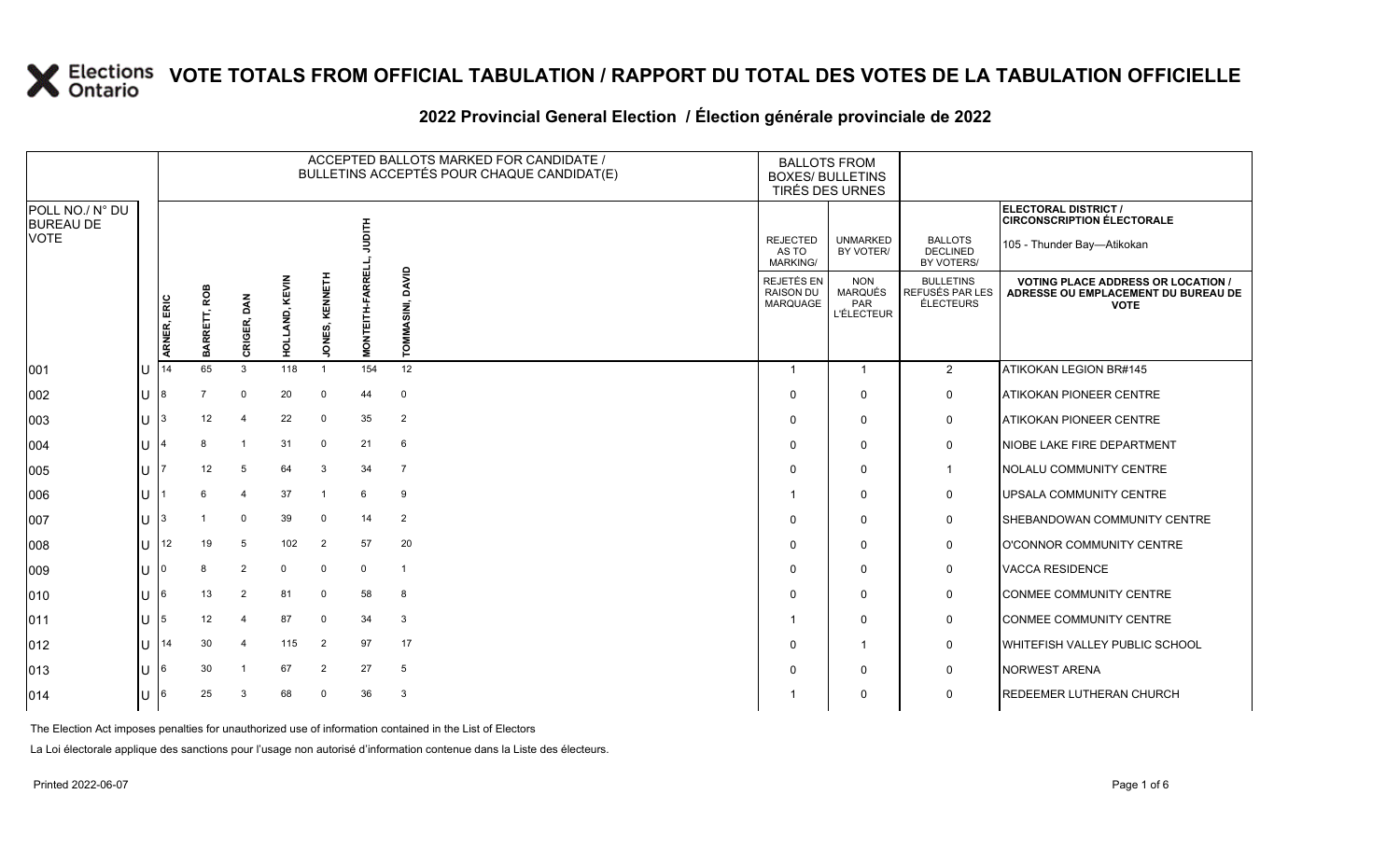### **2022 Provincial General Election / Élection générale provinciale de 2022**

|                                     |             | ACCEPTED BALLOTS MARKED FOR CANDIDATE /<br><b>BALLOTS FROM</b><br>BULLETINS ACCEPTÉS POUR CHAQUE CANDIDAT(E)<br><b>BOXES/ BULLETINS</b><br>TIRÉS DES URNES |                |            |                      |                        |                  |                                                   |                                                          |                                                  |                                                                                               |
|-------------------------------------|-------------|------------------------------------------------------------------------------------------------------------------------------------------------------------|----------------|------------|----------------------|------------------------|------------------|---------------------------------------------------|----------------------------------------------------------|--------------------------------------------------|-----------------------------------------------------------------------------------------------|
| POLL NO./ N° DU<br><b>BUREAU DE</b> |             |                                                                                                                                                            |                |            |                      |                        |                  |                                                   |                                                          |                                                  | ELECTORAL DISTRICT /<br><b>CIRCONSCRIPTION ÉLECTORALE</b>                                     |
| <b>VOTE</b>                         |             |                                                                                                                                                            |                |            |                      | HILE<br>D              |                  | <b>REJECTED</b><br>AS TO<br><b>MARKING/</b>       | <b>UNMARKED</b><br>BY VOTER/                             | <b>BALLOTS</b><br><b>DECLINED</b><br>BY VOTERS/  | 105 - Thunder Bay-Atikokan                                                                    |
|                                     | ARNER, ERIC | ROB<br>BARRETT,                                                                                                                                            | DAN<br>CRIGER, | KEVIN<br>ᇢ | KENNET<br>ONES,<br>∍ | <b>MONTEITH-FARREL</b> | SINI, DAVID<br>홍 | REJETÉS EN<br><b>RAISON DU</b><br><b>MARQUAGE</b> | <b>NON</b><br>MARQUÉS<br><b>PAR</b><br><b>L'ÉLECTEUR</b> | <b>BULLETINS</b><br>REFUSÉS PAR LES<br>ÉLECTEURS | <b>VOTING PLACE ADDRESS OR LOCATION</b><br>ADRESSE OU EMPLACEMENT DU BUREAU DE<br><b>VOTE</b> |
| 015                                 | 16          | 24                                                                                                                                                         | 6              | 131        | $\mathbf{1}$         | 49                     | 9                | $\Omega$                                          | $\mathbf 0$                                              | $\mathbf 0$                                      | NEEBING MUNICIPAL OFFICE                                                                      |
| 016                                 | 12          | 27                                                                                                                                                         | 5              | 80         | 3                    | 47                     | 14               | -1                                                | $\Omega$                                                 | $\overline{2}$                                   | <b>NEEBING MUNICIPAL OFFICE</b>                                                               |
| 017                                 | 16          | 77                                                                                                                                                         | 9              | 265        | -1                   | 129                    | 19               | $\Omega$                                          | $\Omega$                                                 | $\mathbf 0$                                      | VALLEY CENTRAL PUBLIC SCHOOL                                                                  |
| 018                                 | 14          | 132                                                                                                                                                        | $\overline{1}$ | 308        | $\mathbf{3}$         | 174                    | 19               | $\Omega$                                          | $\Omega$                                                 | 0                                                | MURILLO COMMUNITY CENTRE                                                                      |
| 019                                 | 10          | 95                                                                                                                                                         | 3              | 260        | -4                   | 141                    | 6                | $\Omega$                                          | $\Omega$                                                 | 0                                                | <b>ROSSLYN COMMUNITY CENTRE</b>                                                               |
| 020                                 | 12          | 147                                                                                                                                                        | $\overline{2}$ | 211        | $\overline{2}$       | 129                    | 6                | $\overline{2}$                                    | -1                                                       | $\mathbf 0$                                      | HOLY FAMILY SCHOOL                                                                            |
| 021                                 | 18          | 150                                                                                                                                                        | 5              | 254        | $\overline{2}$       | 144                    | $\overline{2}$   | $\Omega$                                          | $\mathbf{0}$                                             | $\mathbf 0$                                      | BEST WESTERN PLUS - NORWESTER HOTEL                                                           |
| 022                                 | 18          | 154                                                                                                                                                        | 5              | 250        | 3                    | 150                    | $\overline{7}$   | $\Omega$                                          | 12                                                       | $\mathbf{1}$                                     | <b>VICKERS HEIGHTS COMMUNITY CENTRE</b>                                                       |
| 023                                 |             | 120                                                                                                                                                        | 3              | 186        | $\mathbf{1}$         | 105                    | 9                | $\Omega$                                          | $\Omega$                                                 | 0                                                | THUNDER BAY SEVENTH DAY ADVENTIST<br><b>CHURCH</b>                                            |
| 024                                 | l 11        | 161                                                                                                                                                        | $\overline{1}$ | 291        | $\overline{1}$       | 130                    | 11               | $\Omega$                                          | $\overline{2}$                                           | 0                                                | WEST ARTHUR COMMUNITY CENTRE                                                                  |
| 025                                 |             | 50                                                                                                                                                         | $\Omega$       | 62         | -1                   | 51                     | 0                | $\Omega$                                          | $\Omega$                                                 | 0                                                | SOUTH NEEBING COMMUNITY CENTRE                                                                |
| 026                                 | 5           | 32                                                                                                                                                         | 2              | 63         | $\Omega$             | 35                     | $\overline{2}$   | $\Omega$                                          | $\Omega$                                                 | $\mathbf 0$                                      | SOUTH NEEBING COMMUNITY CENTRE                                                                |
| 027                                 | 29          | 282                                                                                                                                                        | 14             | 478        | 5                    | 325                    | 33               | 0                                                 | 11                                                       | $\mathbf{1}$                                     | NORTH MCINTYRE RECREATION CENTRE                                                              |
| 028                                 | 12          | 114                                                                                                                                                        | $\overline{7}$ | 123        | $\overline{2}$       | 179                    | 17               |                                                   | $\mathbf 1$                                              | 0                                                | ST. ANN SCHOOL                                                                                |

The Election Act imposes penalties for unauthorized use of information contained in the List of Electors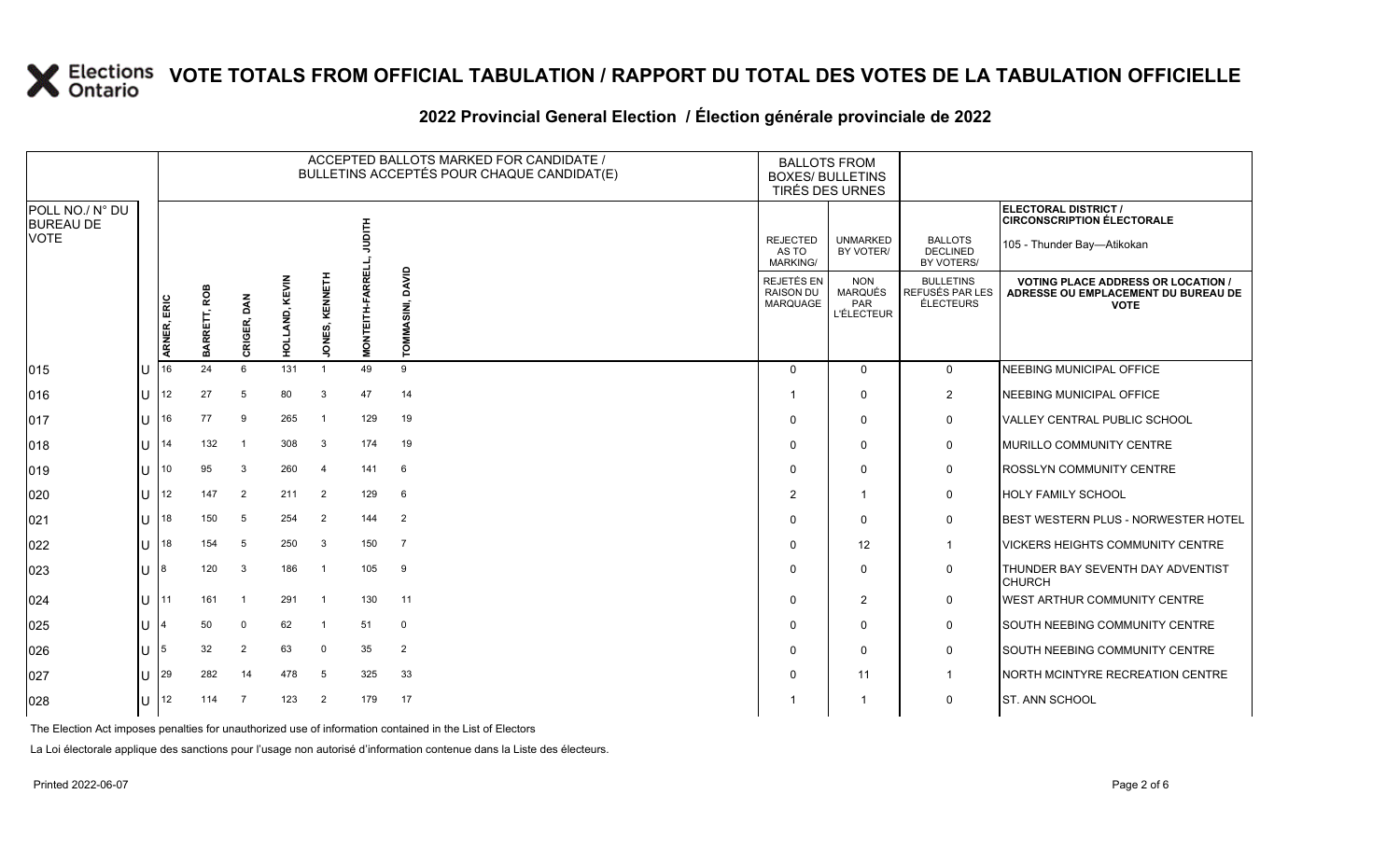### **2022 Provincial General Election / Élection générale provinciale de 2022**

|                                     |   | ACCEPTED BALLOTS MARKED FOR CANDIDATE /<br>BULLETINS ACCEPTÉS POUR CHAQUE CANDIDAT(E) |              |                |                       |                   |                         |                    | <b>BALLOTS FROM</b><br><b>BOXES/ BULLETINS</b><br>TIRÉS DES URNES |                                                          |                                                  |                                                                                                 |  |
|-------------------------------------|---|---------------------------------------------------------------------------------------|--------------|----------------|-----------------------|-------------------|-------------------------|--------------------|-------------------------------------------------------------------|----------------------------------------------------------|--------------------------------------------------|-------------------------------------------------------------------------------------------------|--|
| POLL NO./ N° DU<br><b>BUREAU DE</b> |   |                                                                                       |              |                |                       |                   |                         |                    |                                                                   |                                                          |                                                  | ELECTORAL DISTRICT /<br><b>CIRCONSCRIPTION ÉLECTORALE</b>                                       |  |
| <b>VOTE</b>                         |   |                                                                                       |              |                |                       |                   |                         |                    | <b>REJECTED</b><br>AS TO<br><b>MARKING/</b>                       | <b>UNMARKED</b><br>BY VOTER/                             | <b>BALLOTS</b><br><b>DECLINED</b><br>BY VOTERS/  | 105 - Thunder Bay-Atikokan                                                                      |  |
|                                     |   | ARNER, ERIC                                                                           | BARRETT, ROB | CRIGER, DAN    | <b>HOLLAND, KEVIN</b> | KENNETH<br>JONES, | <b>RREL</b><br>MONTEITH | DAVID<br>SIN.<br>ᄛ | <b>REJETÉS EN</b><br><b>RAISON DU</b><br>MARQUAGE                 | <b>NON</b><br><b>MARQUÉS</b><br>PAR<br><b>L'ÉLECTEUR</b> | <b>BULLETINS</b><br>REFUSÉS PAR LES<br>ÉLECTEURS | <b>VOTING PLACE ADDRESS OR LOCATION /</b><br>ADRESSE OU EMPLACEMENT DU BUREAU DE<br><b>VOTE</b> |  |
| 029                                 |   |                                                                                       | 119          | $\mathbf 0$    | 154                   | $\overline{1}$    | 124                     | 13                 | $\Omega$                                                          | $\Omega$                                                 | $\mathbf 0$                                      | RAMADA BY WYNDHAM AIRLANE HOTEL                                                                 |  |
| 030                                 | U | 19                                                                                    | 204          | 12             | 219                   | 6                 | 198                     | 12                 | $\Omega$                                                          | $\Omega$                                                 | 0                                                | <b>ST. FRANCIS SCHOOL</b>                                                                       |  |
| 031                                 | U | 13                                                                                    | 146          | 3              | 201                   | -3                | 159                     | 13                 | $\Omega$                                                          | $\mathbf 0$                                              | $\mathbf 1$                                      | EXALTATION OF THE HOLY CROSS CHURCH                                                             |  |
| 032                                 | U |                                                                                       | 17           | $\mathbf 0$    | 33                    | $\mathbf 0$       | 65                      | 3                  |                                                                   | $\Omega$                                                 | 0                                                | <b>ST. THOMAS ANGLICAN CHURCH</b>                                                               |  |
| 033                                 | U | 29                                                                                    | 391          | 5              | 438                   | $\overline{4}$    | 315                     | 9                  | 3                                                                 | 3                                                        | 3                                                | WOODCREST PUBLIC SCHOOL                                                                         |  |
| 034                                 | U | 9                                                                                     | 183          | 5              | 167                   | $\mathbf 0$       | 209                     | 9                  |                                                                   | $\overline{\mathbf{1}}$                                  | 4                                                | <b>VALE COMMUNITY CENTRE</b>                                                                    |  |
| 035                                 | U |                                                                                       | 32           | $\overline{7}$ | 50                    | $\mathbf 0$       | 60                      | $\mathbf 0$        |                                                                   | $\mathbf{0}$                                             | 0                                                | <b>IWESTMOUNT PUBLIC SCHOOL</b>                                                                 |  |
| 036                                 | U |                                                                                       | 35           | $\overline{2}$ | 50                    | $\overline{2}$    | 46                      | $\mathbf 0$        |                                                                   | $\mathbf{0}$                                             | 0                                                | <b>WESTMOUNT PUBLIC SCHOOL</b>                                                                  |  |
| 037                                 | U | 14                                                                                    | 124          | 11             | 158                   | $\overline{2}$    | 240                     | 12                 | $\Omega$                                                          | $\Omega$                                                 | -1                                               | <b>IWEST THUNDER COMMUNITY CENTRE</b>                                                           |  |
| 038                                 | U |                                                                                       | 45           | 3              | 34                    | $\mathbf 0$       | 49                      | $\mathbf 0$        | $\overline{2}$                                                    | $\Omega$                                                 | 0                                                | CALVARY LUTHERAN CHURCH                                                                         |  |
| 039                                 | U | 2                                                                                     | 39           | $\overline{2}$ | 33                    | $\overline{1}$    | 48                      | 5                  |                                                                   | $\mathbf 0$                                              | 0                                                | CALVARY LUTHERAN CHURCH                                                                         |  |
| 040                                 | U | 13                                                                                    | 136          | $\overline{2}$ | 155                   | $\overline{2}$    | 204                     | 9                  | $\Omega$                                                          | $\overline{1}$                                           | 0                                                | DAVINCI CENTRE                                                                                  |  |
| 041                                 | U | 24                                                                                    | 215          | $\overline{4}$ | 240                   | $\overline{2}$    | 290                     | 10                 |                                                                   | $\overline{\mathbf{1}}$                                  | 0                                                | <b>ST. DOMINIC CATHOLIC CHURCH</b>                                                              |  |
| 042                                 |   |                                                                                       | 29           |                | 53                    | $\overline{1}$    | 83                      | $\mathbf 0$        | $\Omega$                                                          | $\Omega$                                                 | $\mathbf 0$                                      | <b>KINGSWAY PARK PUBLIC SCHOOL</b>                                                              |  |

The Election Act imposes penalties for unauthorized use of information contained in the List of Electors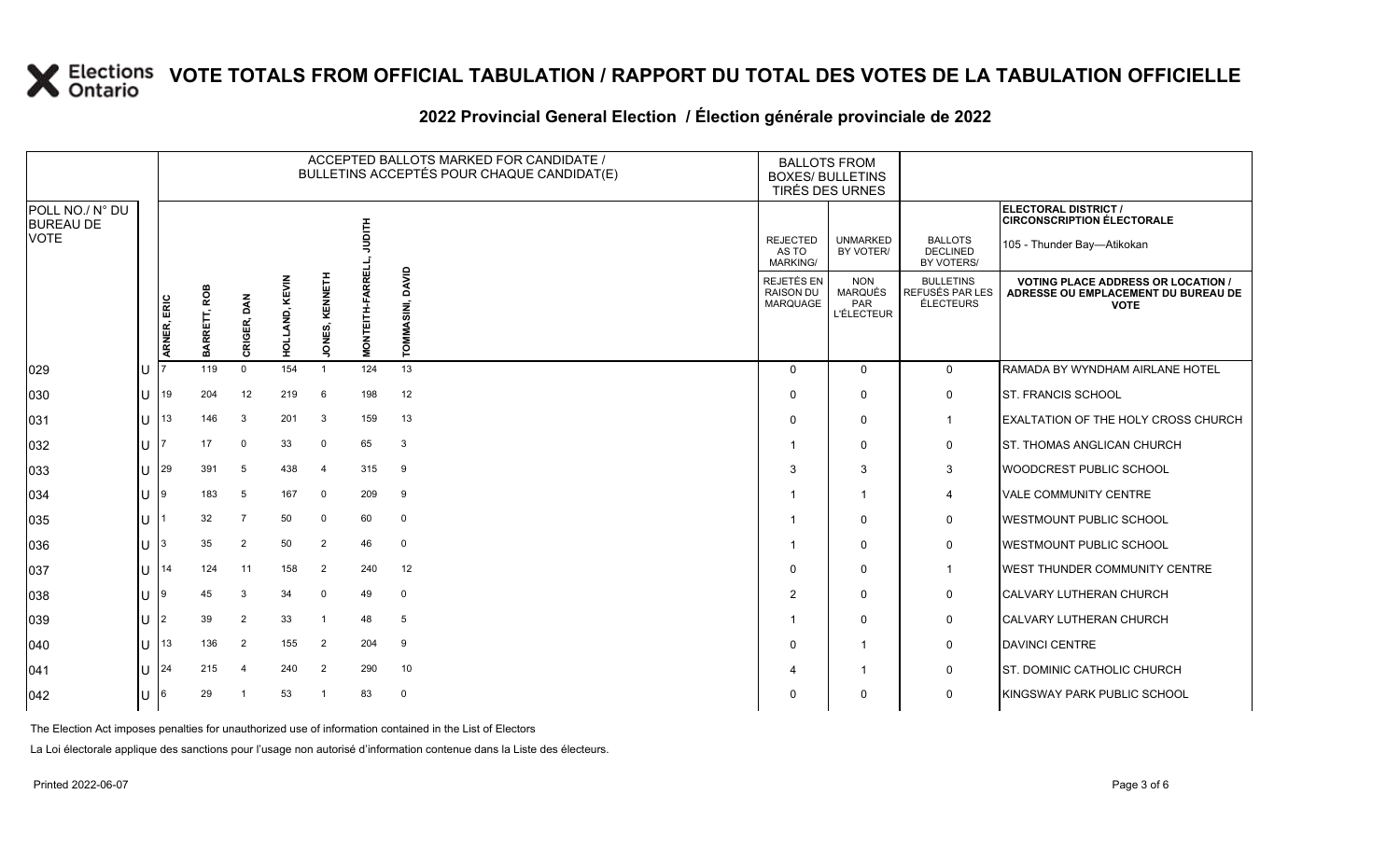### **2022 Provincial General Election / Élection générale provinciale de 2022**

|                                     |        |             | ACCEPTED BALLOTS MARKED FOR CANDIDATE /<br><b>BALLOTS FROM</b><br>BULLETINS ACCEPTÉS POUR CHAQUE CANDIDAT(E)<br><b>BOXES/ BULLETINS</b><br>TIRÉS DES URNES |                |            |                     |                        |                     |                                                   |                                                   |                                                  |                                                                                               |
|-------------------------------------|--------|-------------|------------------------------------------------------------------------------------------------------------------------------------------------------------|----------------|------------|---------------------|------------------------|---------------------|---------------------------------------------------|---------------------------------------------------|--------------------------------------------------|-----------------------------------------------------------------------------------------------|
| POLL NO./ N° DU<br><b>BUREAU DE</b> |        |             |                                                                                                                                                            |                |            |                     |                        |                     |                                                   |                                                   |                                                  | <b>ELECTORAL DISTRICT /</b><br><b>CIRCONSCRIPTION ÉLECTORALE</b>                              |
| <b>VOTE</b>                         |        |             |                                                                                                                                                            |                |            |                     |                        |                     | <b>REJECTED</b><br>AS TO<br>MARKING/              | <b>UNMARKED</b><br>BY VOTER/                      | <b>BALLOTS</b><br><b>DECLINED</b><br>BY VOTERS/  | 105 - Thunder Bay-Atikokan                                                                    |
|                                     |        | ARNER, ERIC | ROB<br>BARRETT,                                                                                                                                            | DAN<br>CRIGER, | KEVIN<br>효 | KENNET<br>ξ<br>っ    | <b>MONTEITH-FARREL</b> | DAVID<br>SINI.<br>δ | REJETÉS EN<br><b>RAISON DU</b><br><b>MARQUAGE</b> | <b>NON</b><br>MARQUÉS<br>PAR<br><b>L'ÉLECTEUR</b> | <b>BULLETINS</b><br>REFUSÉS PAR LES<br>ÉLECTEURS | <b>VOTING PLACE ADDRESS OR LOCATION</b><br>ADRESSE OU EMPLACEMENT DU BUREAU DE<br><b>VOTE</b> |
| 043                                 |        | ١g          | 78                                                                                                                                                         | $\overline{2}$ | 90         | $\overline{1}$      | 92                     | 3                   | $\Omega$                                          | -1                                                | $\mathbf 0$                                      | THE SALVATION ARMY COMMUNITY CHURCH                                                           |
| 044                                 | ΙUΓ    | 12          | 109                                                                                                                                                        | 6              | 150        | -1                  | 155                    | 12                  | -1                                                | $\Omega$                                          | $\mathbf{1}$                                     | <b>ST. PATRICK HIGH SCHOOL</b>                                                                |
| 045                                 | ПT     |             | 34                                                                                                                                                         | 0              | 44         |                     | 58                     | $\overline{4}$      | $\Omega$                                          | $\mathbf{0}$                                      | $\mathbf 0$                                      | POPE JOHN PAUL II SCHOOL                                                                      |
| 046                                 | $U$ 20 |             | 144                                                                                                                                                        | 6              | 216        | -4                  | 292                    | 16                  |                                                   | -1                                                | 0                                                | THUNDER BAY FREE METHODIST CHURCH                                                             |
| 047                                 | Ш      |             | 37                                                                                                                                                         | 3              | 25         | $\mathbf 0$         | 69                     | $\overline{2}$      | - 1                                               | $\Omega$                                          | $\overline{2}$                                   | <b>MCIVOR COURT</b>                                                                           |
| 048                                 | ΠT     | 18          | 95                                                                                                                                                         | $\overline{4}$ | 129        | $\overline{\bf{4}}$ | 204                    | 16                  | $\Omega$                                          | -1                                                | $\mathbf 0$                                      | THE SUMMIT CHURCH                                                                             |
| $ 049\rangle$                       | ΙUΓ    | 22          | 98                                                                                                                                                         | 5              | 111        | $\mathbf 0$         | 180                    | $\overline{4}$      | $\Omega$                                          | $\mathbf{0}$                                      | $\mathbf{1}$                                     | ST. PAUL'S ANGLICAN CHURCH                                                                    |
| 050                                 | ПT     | 15          | 41                                                                                                                                                         | -1             | 55         | $\overline{\bf{4}}$ | 142                    | 3                   | $\Omega$                                          | $\Omega$                                          | $\mathbf{1}$                                     | MCKELLAR PARK CENTRAL PUBLIC SCHOOL                                                           |
| 051                                 | IU     | 2           |                                                                                                                                                            | $\mathbf 0$    | 12         | -1                  | 21                     | $\mathbf 0$         |                                                   | $\mathbf{0}$                                      | $\mathbf{1}$                                     | FIRST WESLEY UNITED CHURCH                                                                    |
| 052                                 | ΙU     |             | 26                                                                                                                                                         | 0              | 17         | $\mathbf 0$         | 33                     | $\mathbf 0$         | $\Omega$                                          | 0                                                 | $\mathbf 0$                                      | FORT WILLIAM FIRST NATION COMMUNITY<br><b>HALL</b>                                            |
| 053                                 | ΙU     |             | 19                                                                                                                                                         | $\Omega$       | 14         | -1                  | 39                     | $\overline{1}$      | $\overline{2}$                                    | $\Omega$                                          | 0                                                | FIRST WESLEY UNITED CHURCH                                                                    |
| 054                                 | ΠL     | 14          | 81                                                                                                                                                         | $\overline{2}$ | 57         | 5                   | 191                    | 8                   | $\Omega$                                          | $\Omega$                                          | $\mathbf{1}$                                     | ST. JUDE SCHOOL                                                                               |
| 055                                 | Ш      | 19          | 117                                                                                                                                                        | $\overline{7}$ | 151        | $\overline{4}$      | 175                    | $\overline{7}$      | -1                                                | $\Omega$                                          | $\mathbf 0$                                      | <b>BROADWAY UNITED CHURCH</b>                                                                 |
| 056                                 | U      | 16          | 55                                                                                                                                                         |                | 90         | 3                   | 118                    | 12                  | $\Omega$                                          |                                                   | 0                                                | SLOVAK LEGION BRANCH #129                                                                     |

The Election Act imposes penalties for unauthorized use of information contained in the List of Electors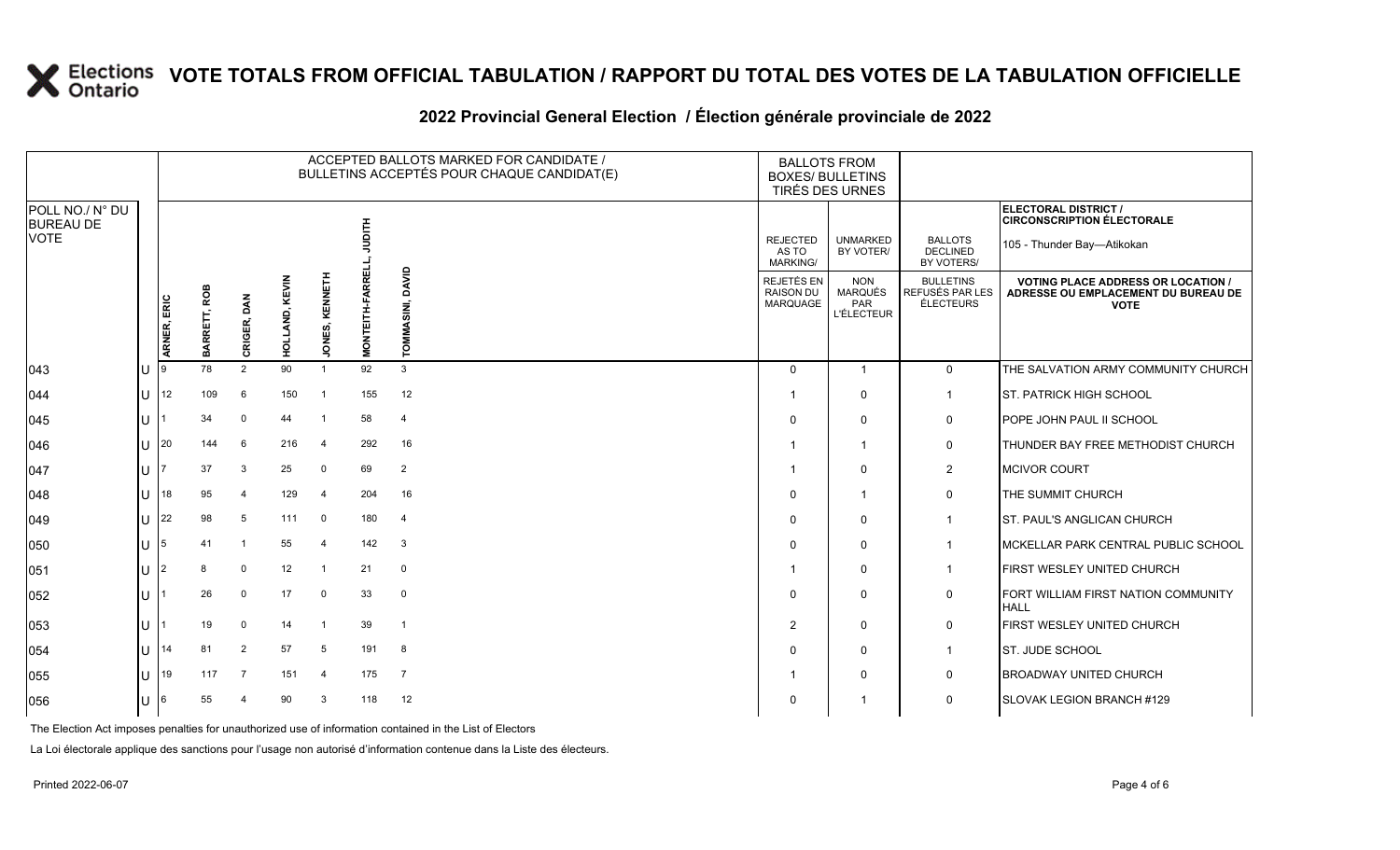### **2022 Provincial General Election / Élection générale provinciale de 2022**

|                                     |    |                |              |                |                |                       |                        | ACCEPTED BALLOTS MARKED FOR CANDIDATE /<br>BULLETINS ACCEPTÉS POUR CHAQUE CANDIDAT(E) | <b>BALLOTS FROM</b><br><b>BOXES/ BULLETINS</b>    | TIRÉS DES URNES                                          |                                                  |                                                                                                 |
|-------------------------------------|----|----------------|--------------|----------------|----------------|-----------------------|------------------------|---------------------------------------------------------------------------------------|---------------------------------------------------|----------------------------------------------------------|--------------------------------------------------|-------------------------------------------------------------------------------------------------|
| POLL NO./ N° DU<br><b>BUREAU DE</b> |    |                |              |                |                |                       |                        |                                                                                       |                                                   |                                                          |                                                  | ELECTORAL DISTRICT /<br><b>CIRCONSCRIPTION ÉLECTORALE</b>                                       |
| <b>VOTE</b>                         |    |                |              |                |                |                       | 自号                     |                                                                                       | <b>REJECTED</b><br>AS TO<br><b>MARKING/</b>       | <b>UNMARKED</b><br>BY VOTER/                             | <b>BALLOTS</b><br><b>DECLINED</b><br>BY VOTERS/  | 105 - Thunder Bay-Atikokan                                                                      |
|                                     |    | ARNER, ERIC    | BARRETT, ROB | CRIGER, DAN    | HOLLAND, KEVIN | <b>JONES, KENNETH</b> | <b>MONTEITH-FARREL</b> | DAVID<br>ᄛ                                                                            | REJETÉS EN<br><b>RAISON DU</b><br><b>MARQUAGE</b> | <b>NON</b><br><b>MARQUÉS</b><br>PAR<br><b>L'ÉLECTEUR</b> | <b>BULLETINS</b><br>REFUSÉS PAR LES<br>ÉLECTEURS | <b>VOTING PLACE ADDRESS OR LOCATION /</b><br>ADRESSE OU EMPLACEMENT DU BUREAU DE<br><b>VOTE</b> |
| 400                                 | Iυ | $\overline{2}$ |              | $\mathbf{0}$   | 13             | $\mathbf 0$           | 17                     | $\Omega$                                                                              | $\Omega$                                          | $\mathbf 0$                                              | $\mathsf{O}$                                     | SPENCE COURT                                                                                    |
| 401                                 | Iυ |                | 13           | $\overline{2}$ | 12             | -1                    | 27                     | $\mathbf{1}$                                                                          | $\Omega$                                          | $\mathbf 0$                                              | $\mathsf{O}$                                     | <b>MANION COURT</b>                                                                             |
| 402                                 | lu |                | 27           | $\mathbf 0$    | 17             | -1                    | 13                     | $\overline{2}$                                                                        | $\Omega$                                          | $\overline{\mathbf{1}}$                                  | $\mathbf 0$                                      | SISTER LEILA GRECO APARTMENTS                                                                   |
| 403                                 | Iυ | 3              | 16           |                | 4              | $\overline{1}$        | 13                     | $\mathbf 0$                                                                           | $\Omega$                                          | $\mathbf 0$                                              | $\mathsf{O}$                                     | <b>ASSEF COURT</b>                                                                              |
| 404                                 | lu |                | 20           | $\Omega$       | 10             | $\mathbf 0$           | 26                     | $\overline{1}$                                                                        | $\Omega$                                          | 0                                                        | $\mathbf 0$                                      | <b>PATERSON COURT</b>                                                                           |
| 700                                 | lυ |                |              |                |                |                       |                        | COMBINED WITH 702 / COMBINÉ À 702                                                     |                                                   |                                                          |                                                  |                                                                                                 |
| 701                                 | lu | 6              | 38           | 3              | 19             | -4                    | 18                     | $\overline{1}$                                                                        | $\overline{2}$                                    | $\mathbf 0$                                              | 11                                               | <b>HOGARTH RIVERVIEW MANOR</b>                                                                  |
| 702                                 | lu |                | 35           |                | 13             | $\overline{4}$        | 17                     | $\mathbf 0$                                                                           |                                                   | -1                                                       | $\mathsf 0$                                      | CHARTWELL ISABELLA RETIREMENT<br><b>RESIDENCE</b>                                               |
| 703                                 | Iυ |                |              |                |                |                       |                        | COMBINED WITH 704 / COMBINÉ À 704                                                     |                                                   |                                                          |                                                  |                                                                                                 |
| 704                                 | lu |                | 26           | 3              | 22             | 3                     | 20                     | $\mathbf{3}$                                                                          |                                                   | $\overline{\mathbf{1}}$                                  | $\mathbf{1}$                                     | MCKELLAR PLACE SENIOR APARTMENTS                                                                |
| ADV001                              |    | 13             | 170          | $\overline{1}$ | 133            | $\mathbf 0$           | 178                    | 8                                                                                     | $\Omega$                                          | $\mathbf 0$                                              | 0                                                | <b>AGNEW H JOHNSTON SCHOOL</b>                                                                  |
| ADV002                              |    | 61             | 508          | 13             | 611            | 6                     | 773                    | 24                                                                                    | 40                                                | 2                                                        | $\overline{2}$                                   | AGNEW H JOHNSTON SCHOOL                                                                         |
| ADV003                              |    | 14             | 51           | 3              | 96             | $\overline{4}$        | 122                    | $\overline{4}$                                                                        | $\Omega$                                          | $\mathbf 0$                                              | $\mathsf{O}$                                     | <b>ATIKOKAN</b>                                                                                 |
| ADV004                              |    | 9              | 149          | 3              | 174            | -1                    | 160                    | $\overline{7}$                                                                        |                                                   | 0                                                        | $\mathbf 0$                                      | SLOVAK LEGION BRANCH #129 ADV                                                                   |

The Election Act imposes penalties for unauthorized use of information contained in the List of Electors